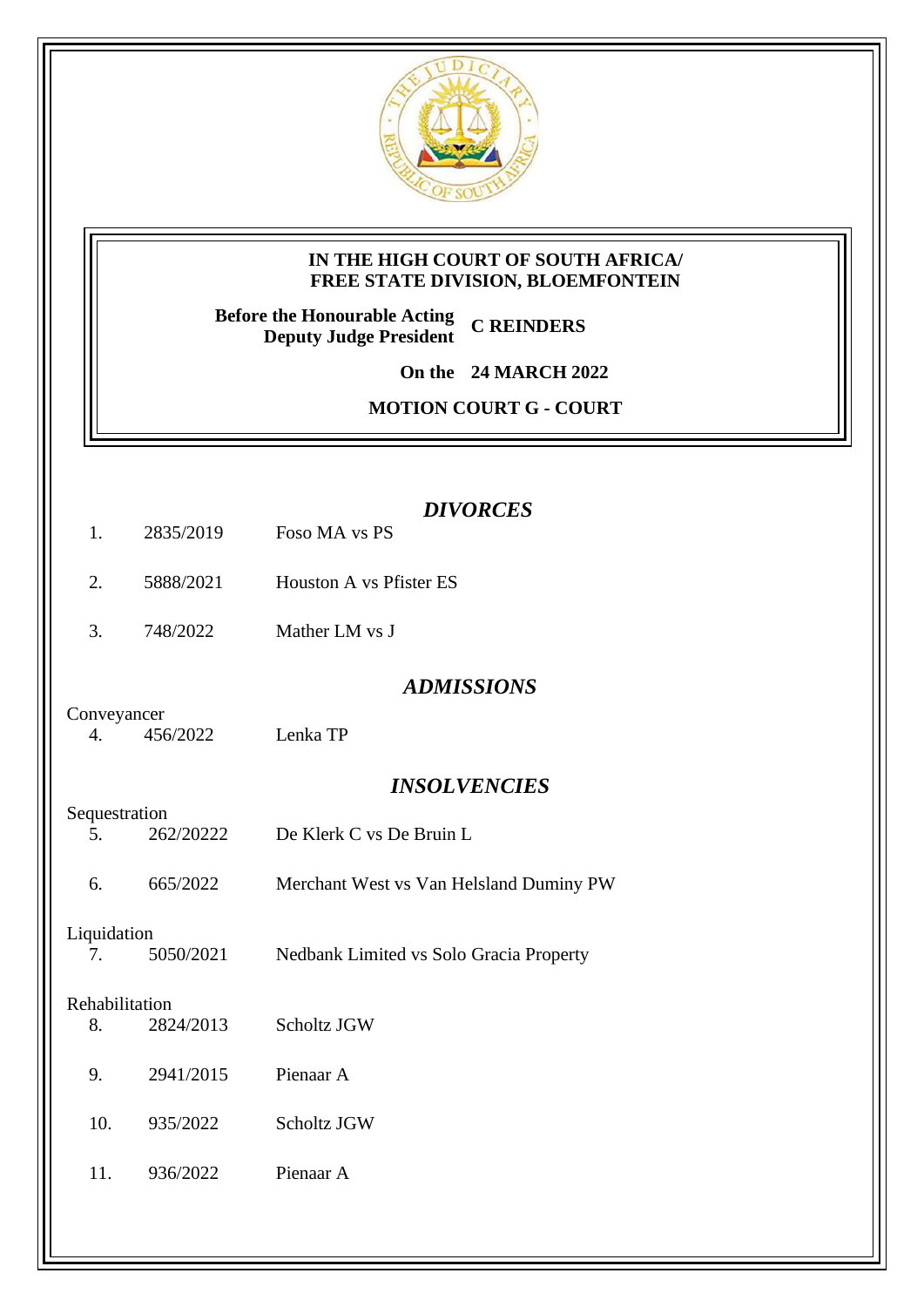| <b>UNOPPOSED APPLICATIONS</b> |                          |                                                                                                                                            |
|-------------------------------|--------------------------|--------------------------------------------------------------------------------------------------------------------------------------------|
| Interdict<br>12.              | 386/2022                 | Bridge Taxi Finance NO 02 vs Mokoboka ME                                                                                                   |
| 13.                           | 1041/2022                | Molatseli BP vs The Speaker: Dihlabeng Local Municipality 4 others                                                                         |
| 14.                           | 1223/2018                | Smith MS vs MR                                                                                                                             |
| To Compel                     |                          |                                                                                                                                            |
| 15.                           | 2858/2021                | Mafisa RI vs Mei NW                                                                                                                        |
| 16.                           | 3386/2021                | Thapeli LA vs Road Accident Fund                                                                                                           |
| 17.                           | 5291/2021                | Bene Tech CC vs Mangaung Metropolitan Municipality                                                                                         |
| 18.                           | 656/2022                 | Reep CO obo Reep DD vs MEC: Dept of Health & 2 Others                                                                                      |
| 19.                           | 1071/2022                | Bredenkamp FJ & 2 Others vs Mangaung Metro. Municipality & 1 Other                                                                         |
|                               | <b>Declaratory Order</b> |                                                                                                                                            |
| 20.                           | 5847/2021                | Morake M vs Mokone ET & 2 Others                                                                                                           |
| 21.                           | 866/2022                 | Tsoai M vs MEC Cooperative conveyance and Traditional Affairs & 3 Others                                                                   |
| 22.                           | 1056/2022                | Hlonga TVT vs Registrar Deeds of Bloemfontein & 1 Other                                                                                    |
| 23.                           | 2649/2018                | Kanes RG & 2 Others vs Minister of Police                                                                                                  |
|                               | Settlement Agreement     |                                                                                                                                            |
| 24.                           | 2486/2021                | The Friends of Seven Dams NPC vs Dept: of Economic, Small Business<br>Development, Tourism and Environment and Economic Affairs & 2 Others |
| 25.                           | 2716/2021                | Lekitlane L vs Soga NY & 2 Others                                                                                                          |
| 26.                           | 934/2022                 | Combined Private Investigators CC vs Matjhabeng Local Municipality                                                                         |
| CAL                           |                          |                                                                                                                                            |
| 27.                           | 2240/2014                | Maimane RG vs Road Accident Fund                                                                                                           |
| 28.                           | 456/2021                 | Thole DM                                                                                                                                   |
| 29.                           | 569/2022                 | Swanepoel BR                                                                                                                               |
| 30.                           | 698/2022                 | De Klerk B                                                                                                                                 |
| 31.                           | 974/2022                 | Makape JM                                                                                                                                  |
| 32.                           | 1072/2022                | Schreuder CJM                                                                                                                              |
|                               |                          |                                                                                                                                            |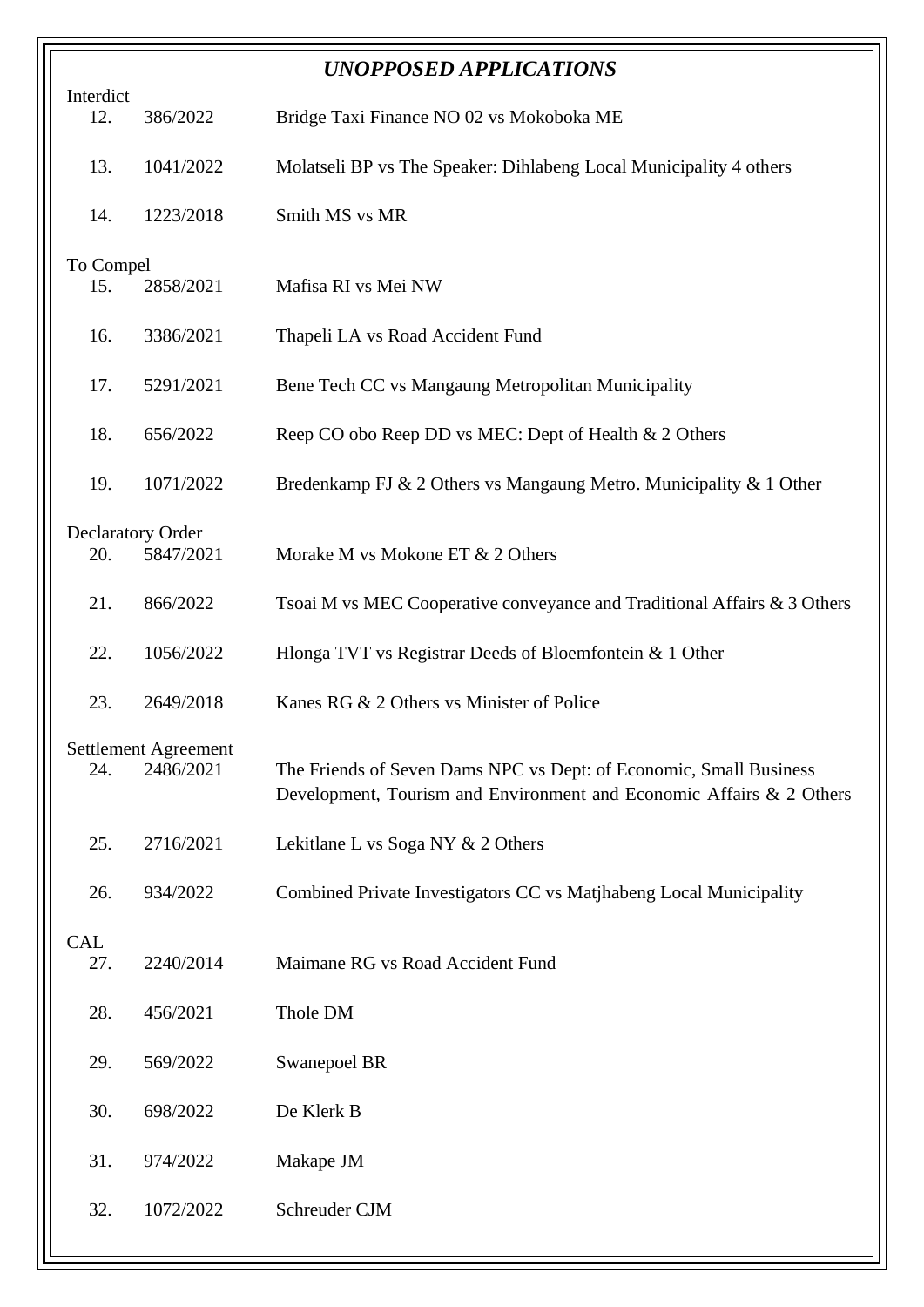| Payment to be Made<br>345/2022<br>33.                                       | Agaforum SA vs Delareyville Saad Depot                                  |  |
|-----------------------------------------------------------------------------|-------------------------------------------------------------------------|--|
| Joinder Application<br>971/2022 Merchant West vs Kohler E & 2 Others<br>34. |                                                                         |  |
| <b>Set Aside</b><br>35.<br>523/2022                                         | Blom MA vs The Health Professions Council of SA & 4 Others              |  |
| Rescinded & Set Aside<br>36.<br>1074/2022                                   | Land of Agricultural Dev. Bank of SA vs Bismarck Boerdery $\&$ 5 Others |  |
| <b>Access to Information</b><br>911/2022<br>37.                             | Nkoane LK vs Nkoane MM                                                  |  |
| Draft Order to made an order of Court<br>3126/2021<br>38.                   | Fourie Z                                                                |  |
| <b>Judicial Review</b><br>3607/2019<br>39.                                  | Monchonyane R vs Minister of Police                                     |  |
| Separation of Merits & Quantum<br>2774/2020<br>40.                          | Schwim FJ vs Road Accident Fund                                         |  |
| 1653/2021<br>41.                                                            | Janse van Rensburg FJ vs Road Accident Fund                             |  |
| Striking out defence<br>1734/2017<br>42.                                    | AU ME vs Road Accident Fund                                             |  |
| Damages<br>43.<br>361/2021                                                  | Botha PM vs Road Accident Fund                                          |  |
| <b>Effective Service</b><br>1246/2022<br>44.                                | Mennen JD vs Brits B                                                    |  |
| <b>Edictal Citation</b><br>1252/2022<br>45.                                 | Mitchell WL vs De Waal RJ                                               |  |
| <b>Substituted Service</b><br>940/2020<br>46.                               | SB Guarantee Company Proprietary vs Khumalo KL                          |  |
| 2868/2020<br>47.                                                            | Standard Bank of SA vs Mahlonoko LJ                                     |  |
| Wysiging van Akte van Dade<br>48.<br>174/2014                               | Cloete E vs Scholtz A                                                   |  |
| Primary Care<br>5856/2021<br>49.                                            | Moleko KB vs Macholo TK                                                 |  |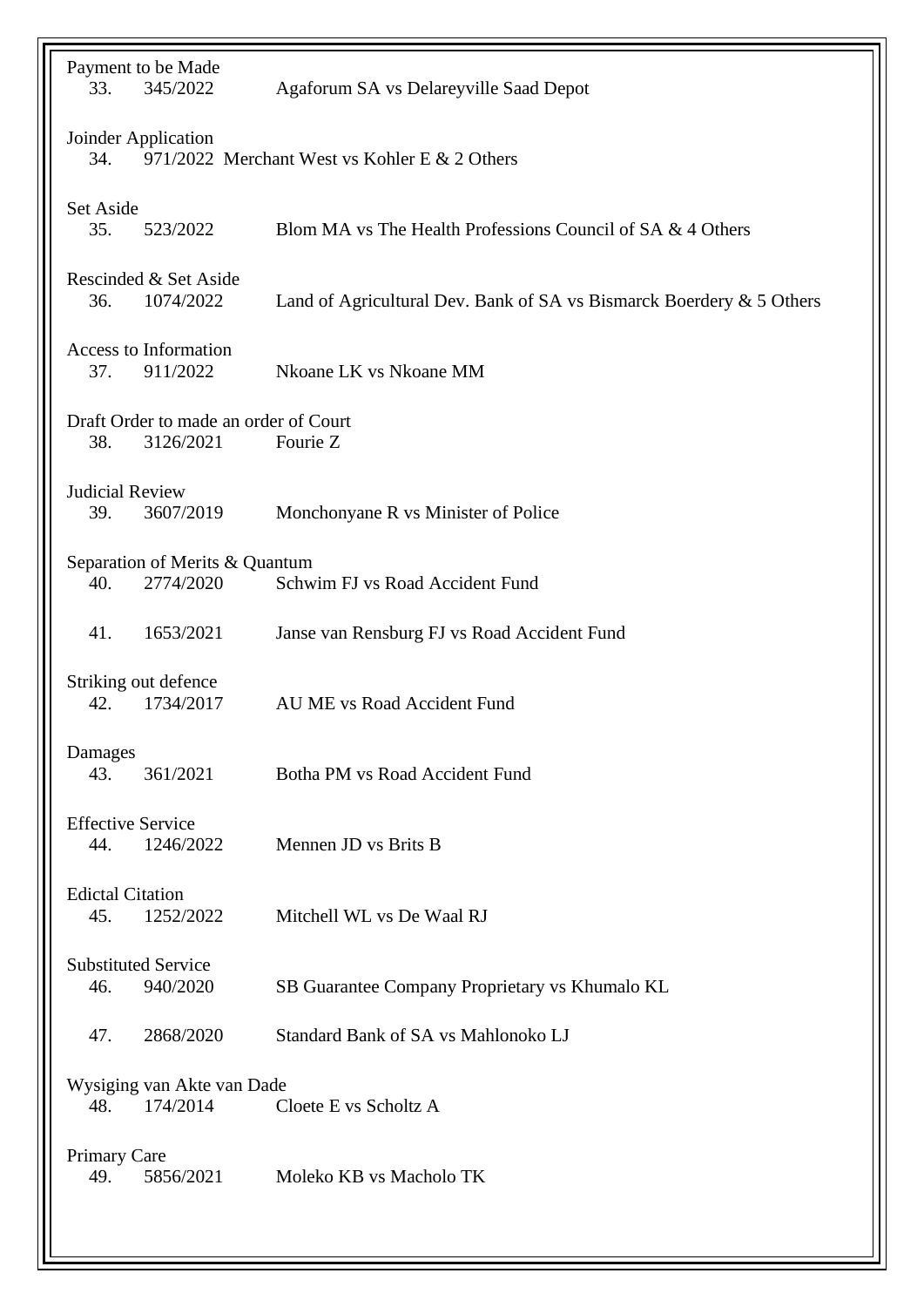## *DEFAULT JUDGMENTS*

## **BOKWA ATTORNEYS**

| 50. | 3986/2021 | Standard Bank of SA vs Taute JG                                 |
|-----|-----------|-----------------------------------------------------------------|
| 51. | 133/2022  | Standard Bank of SA vs Ramagaga BA & 1 Other                    |
|     |           | <b>EG COOPER MAJIEDT INC</b>                                    |
| 52. | 5325/2021 | ABSA Bank Limited vs Umvezi Contractors CC & 1 Other            |
| 53. | 4796/2011 | ABSA Bank Limited vs Qhojeng NTW & 1 Other                      |
| 54. | 5282/2016 | ABSA Bank Limited vs Mohogany Consultations CC & 2 Others       |
| 55. | 3166/2018 | ABSA Bank Limited vs Bruintjies RD & 1 Other                    |
| 56. | 3227/2021 | <b>ABSA Bank Limited vs Tsotetsi DT</b>                         |
| 57. | 4619/2022 | ABSA Bank Limited vs Shabalala O                                |
|     |           | <b>GOUS VERTUE &amp; ASS INC</b>                                |
| 58. | 3062/2021 | De Vos ZC & 1 Other vs Marangrang IT Solutions & 1 Other        |
|     |           |                                                                 |
|     |           | <b>HILL, McHARDY &amp; HERBST</b>                               |
| 59. | 185/2021  | SB Guarantee Company Proprietary Ltd vs De Villiers D & 1 Other |
|     |           | <b>HONEY ATTORNEYS</b>                                          |
| 60. | 4385/2019 | SB Guarantee Company Proprietary Ltd vs Gantsa S & 1 Other      |
|     |           | <b>JACOBS FOURIE</b>                                            |
| 61. | 1058/2021 | Moletsane T vs Minister of Police & 1 Other                     |
|     |           | <b>LOVIUS BLOCK</b>                                             |
| 62. | 495/2022  | Sunlyn Limited & 1 Other vs Sarbhonia Trading CC & 2 Others     |
|     |           | <b>MCINTYRE &amp; VAN DER POST</b>                              |
| 63. | 5858/2019 | <b>Standard Bank of SA vs Marame PG</b>                         |
| 64. | 2895/2021 | <b>Standard Bank of SA vs Bukes PE</b>                          |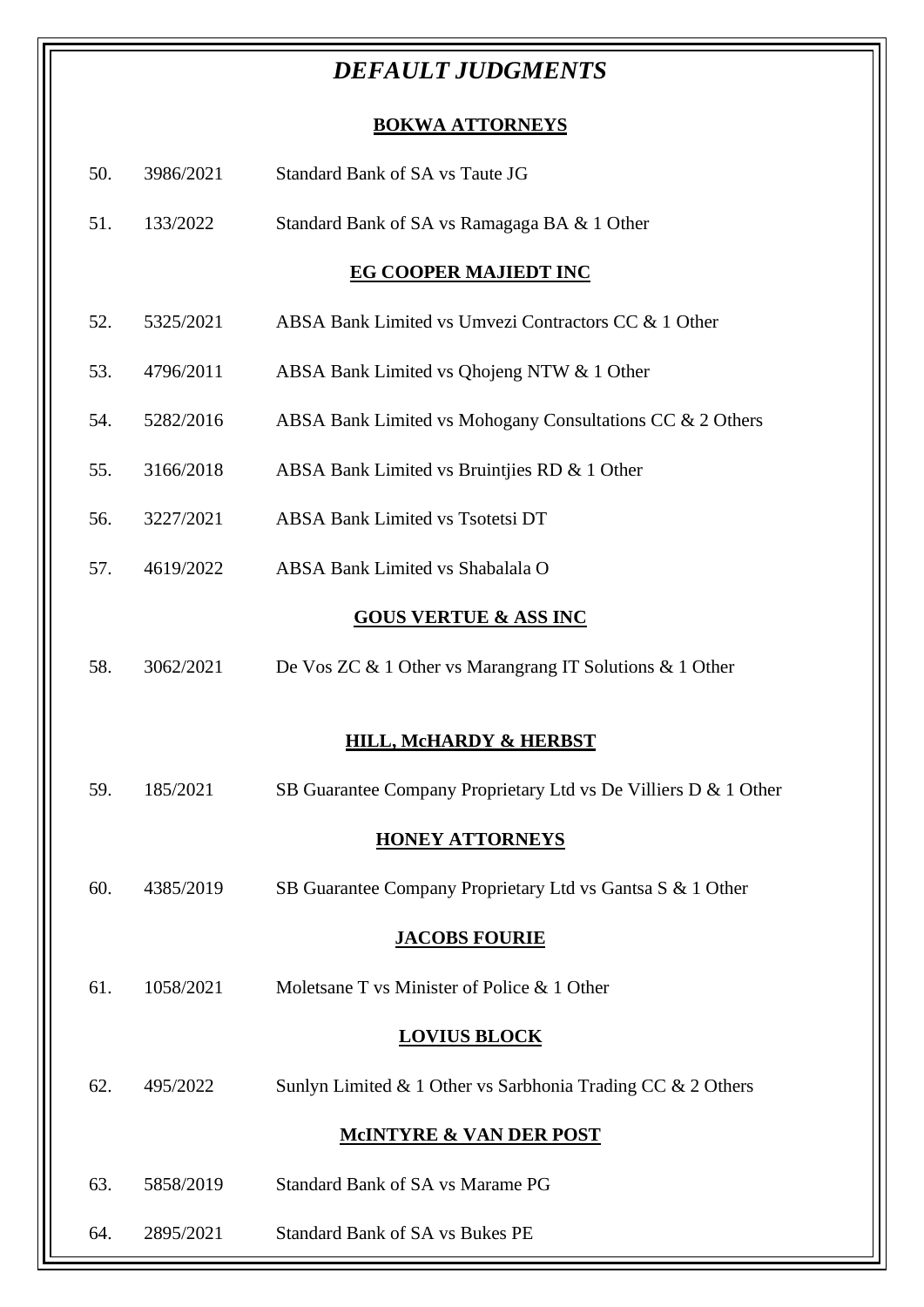| 65. | 2941/2021 | Standard Bank of SA vs Sohe VV & 1 Other           |
|-----|-----------|----------------------------------------------------|
|     |           | Standard Bank of SA vs Van Rheede Van Oudtshoorn K |
| 66. | 5261/2021 |                                                    |
| 67. | 5879/2019 | Standard Bank of SA vs Tsholo PT                   |
| 68. | 75/2022   | Nedbank Limited vs Shivambu NMC                    |
| 69. | 76/2022   | Nedbank Limited vs Sithebe VJ                      |
| 70. | 191/2022  | Nedbank Limited vs Radikae R                       |
| 71. | 240/2022  | Nedbank Limited vs Ogle R                          |
| 72. | 5147/2021 | Nedbank Limited vs Nhlapo GP                       |
| 73. | 5689/2021 | Nedbank Limited vs Mophiring ME                    |
| 74. | 5890/2021 | Nedbank Limited vs Nthinya TJ                      |
| 75. | 5893/2021 | Nedbank Limited vs Sihlezana SW                    |
| 76. | 5312/2021 | Nedbank Limited vs Limekaya B                      |
| 77. | 239/2022  | Nedbank Limited vs Thekiso TD                      |
| 78. | 2236/2021 | FNB vs Die Pad Na Jou Hart & 1 Other               |
|     |           | <b>PEYPER ATTORNEYS</b>                            |
| 79. | 997/2022  | Hannes Peyper INC vs Botha DS                      |
|     |           | <b>PHATSHOANE HENNEY</b>                           |
| 80. | 3762/2017 | ABSA Bank vs Bohloko TJ & 2 Others                 |
| 81. | 1131/2021 | Nqaba Finance 1 vs De Beer PW                      |
| 82. | 1899/2021 | ABSA Bank Limited vs Mkhonza MP & 1 Other          |
| 83. | 2627/2021 | ABSA Bank Limited vs Garlico CC & 1 Other          |
|     |           | <b>PIETER SKEIN</b>                                |
| 84. | 5820/2021 | <b>ABSA Bank Limited vs Joubert GD</b>             |
|     |           |                                                    |
|     |           |                                                    |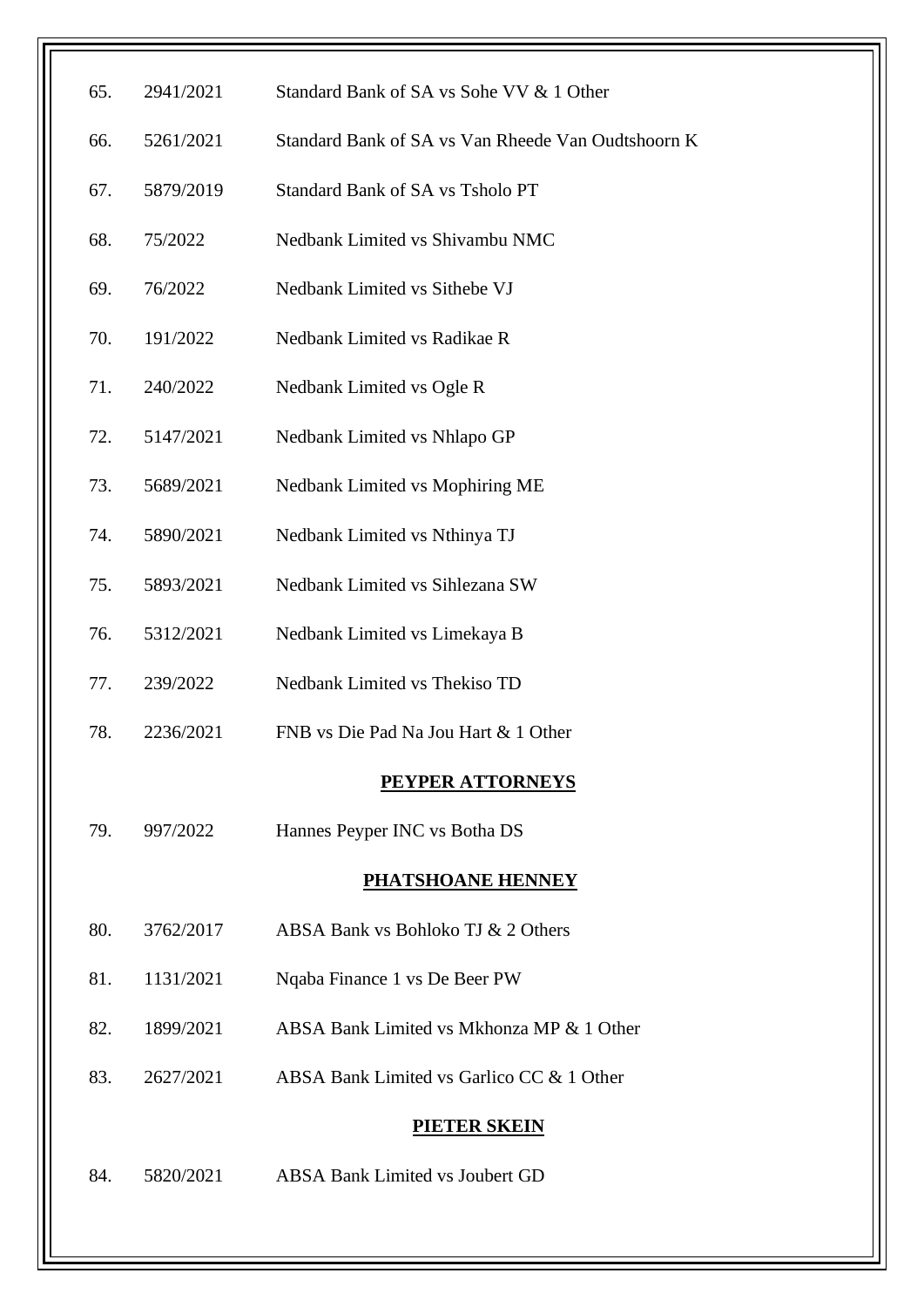|      |           | <b>ROSENDORFF REITZ BARRY</b>                                                    |
|------|-----------|----------------------------------------------------------------------------------|
| 85.  | 5442/2021 | Nedbank Limited vs Maleka JJ                                                     |
|      |           | <b>STRAUSS DALY</b>                                                              |
| 86.  | 6581/2017 | Standard Bank of SA vs Colesey D                                                 |
| 87.  | 5491/2021 | BMW Financial Services vs FMPG Investments & 1 Other                             |
| 88.  | 5680/2021 | Standard Bank of SA vs Mbandezelo S                                              |
| 89.  | 362/2022  | Standard Bank of SA vs Sebotsa LA                                                |
| 90.  | 401/2022  | Standard Bank of SA vs Makhalemele J                                             |
| 91.  | 535/2022  | Standard Bank of SA vs Karp H                                                    |
| 92.  | 418/2022  | <b>BMW Financial Services vs Nkotsi LMV</b>                                      |
| 93.  | 419/2022  | Standard Bank of SA vs Ntlororo PJ                                               |
| 94.  | 5187/2021 | Mercedes-Benz Fin. Services vs Kea Hlohonlofatsa Trading & Projects & 1<br>Other |
| 95.  | 61/2022   | ABSA Bank Limited vs Mokonenyane MVM                                             |
| 96.  | 1933/2021 | Standard Bank of SA vs Titesh MM                                                 |
| 97.  | 3372/2018 | Standard Bank of SA vs Mokoa SW & 1 Other                                        |
| 98.  | 483/2021  | SB Guarantee Company Proprietary vs Moremi A                                     |
| 99.  | 2837/2021 | Standard Bank of SA vs Moloi JP                                                  |
| 100. | 4011/2021 | Standard Bank of SA vs Matjeni JE                                                |
|      |           | <b>SYMINGTON &amp; DE KOK</b>                                                    |
| 101. | 5615/2019 | Firstrand Mortgage Company Proprietary vs Mpowa IS & 1 Other                     |
| 102. | 2307/2021 | Firstrand Bank Limited vs Ndlovu N & 1 Other                                     |
| 103. | 4288/2021 | Firstrand Bank Limited vs Molefi MR                                              |
| 104. | 5789/2021 | Firstrand Bank Limited vs Henniker PJ & 1 Other                                  |
| 105. | 3267/2021 | Firstrand Auto Receivables vs Scheepers AJ                                       |